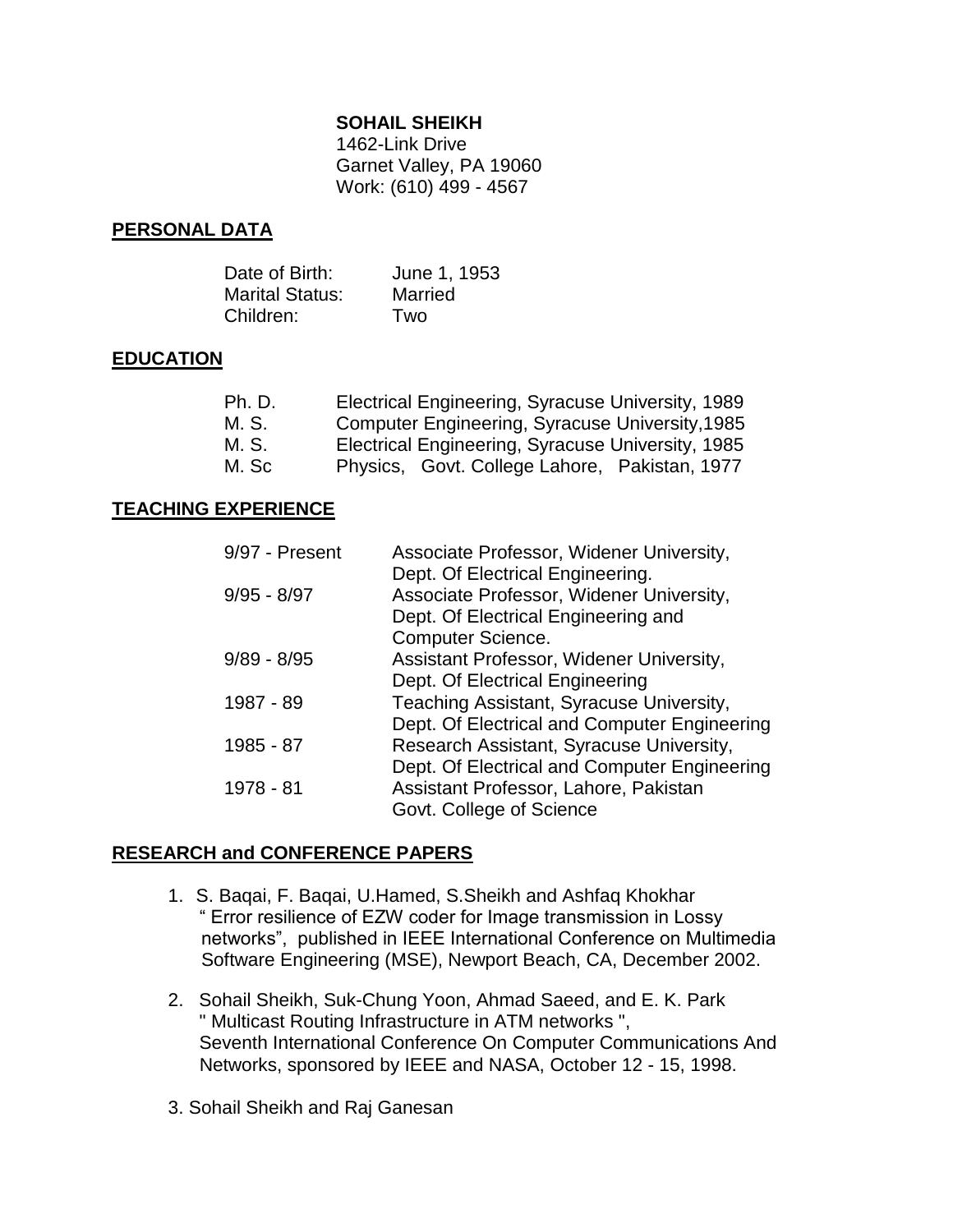" Replication of Multimedia Data Using Master-Slave Architecture ", The Twenty-First Annual International Computer Software & Applications Conference ", sponsored by IEEE, August 11 - 15, Washington, D. C.1997.

4. Sohail Sheikh and Raj Ganesan

 " Improvements in Multimedia Data Buffering Using Master/Slave Architecture ", " The Second World Conference on Integrated Design & Process Technology ", sponsored by Society for Design and Process Science, Dec 1 - 4, Austin, Texas 1996.

5. Sohail Sheikh, S. Zafar, and A. Khoker

 " Model for Storage and Retrieval of Interactive Video ", paper was presented in the First International Symposium on Technologies and Systems for Voice, and Data Communications, sponsored by SPIE (International Society for Optical Engineering), held in Philadelphia from 23-26 October 1995.

- 6. Anil K. Sharma, Sohail Sheikh, Istvan Pelczer, and George C. Levy " Classification and Clustering: Using Neural Networks ", Journal of Chemical Information and Computer Sciences, Volume 34, October 1994, pp.1130 - 1139.
- 7. Jaehyung Yang, Ashfaq Khokar, Sohail Sheikh, and Arif Ghafoor " Estimating Execution Time For Parallel Tasks in Heterogeneous Processing (HP) Environment ", 8th International Parallel Processing Symposium, sponsored by IEEE, April 26-29, Mexico 1994, pp. 23 - 28.
- 8. Imran Ghafoor, Ishfaq Ahmad, M. Farrukh Khan, and Sohail Sheikh " Performance of a Fault-Tolerance Load Balancing Environment for Parallel Systems ", Minnowbrook Workshop on Parallel and Software Engineering, July 24 - 27, 1992.
- 9. P. Sole, A. Ghafoor, and Sohail Sheikh " The Covering Radius of Hadamard Codes in Odd Graphs ", appeared in Discrete Applied Mathematics on July 1992, pp. 501 - 510.
- 10. A. Ghafoor, A. Goel, T. Mingchen, and S. Sheikh " Reliability Analysis Of A Fault-Tolerant Multi-bus Multiprocessor System ", IEEE - ACM Third International Symposium on Parallel and Distributed Processing, December, 1991, Dallas, TX, pp. 436 - 443.
- 11. A. Ghafoor, S. Sheikh, and Patrick Sole " Bipartite Distance Regular Interconnection Topology for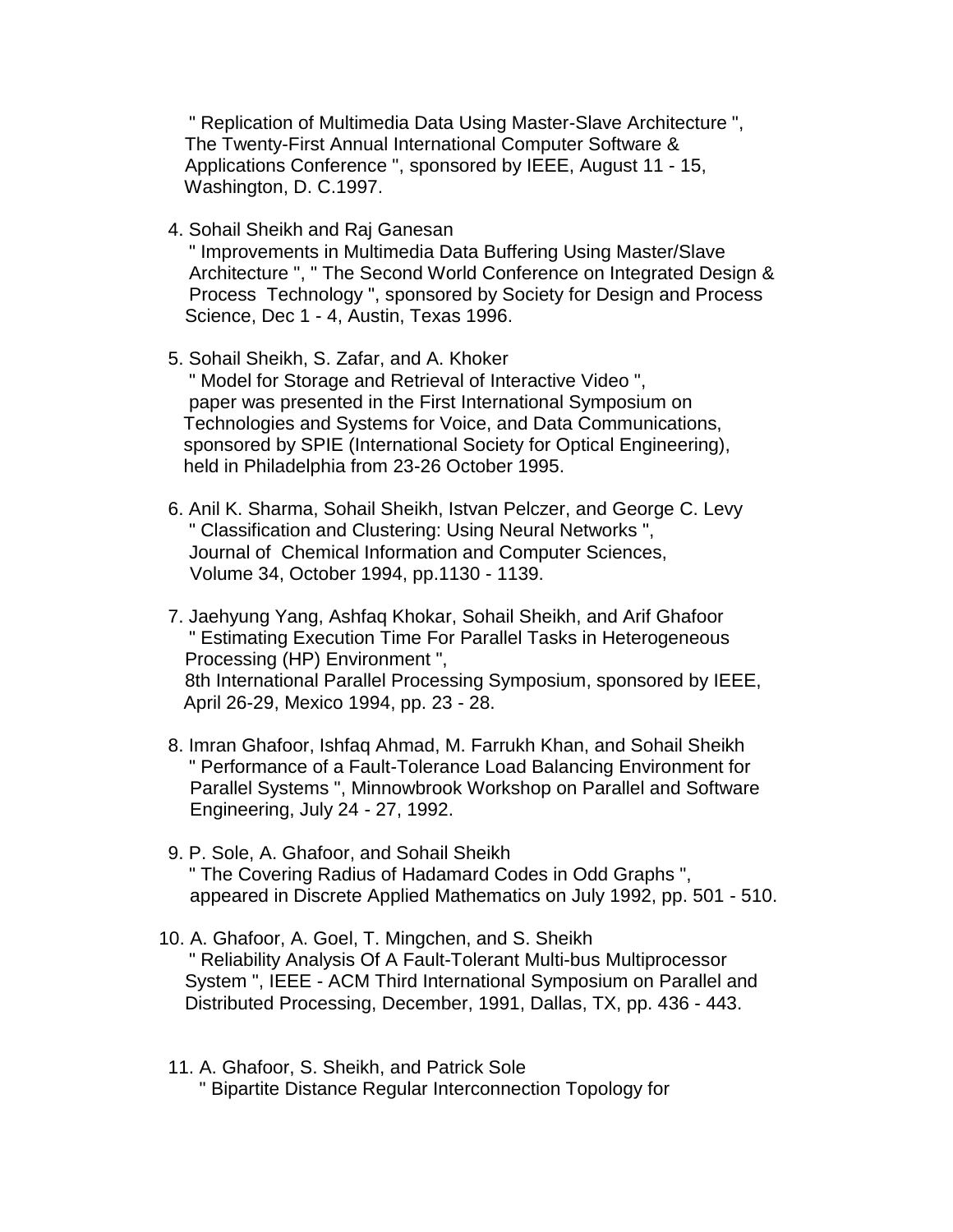Fault-Tolerant Multiprocessor Systems ", IEE Proceedings, Vol. 137, pt. E. No. 3, May 1990, pp. 173 - 184.

- 12. A. Ghafoor, M. Guizani, and S. Sheikh " Architecture of an All-Optical Circuit-Switched Multistage Interconnection Network ", IEEE Journal on Selected Areas in Communications, Vol. 8, No. 8. Oct 1990, pp. 1595 - 1607.
- 13. A. Ghafoor, I. Ahmad, and S. Sheikh " Dynamic Task Scheduling Algorithm for Distributed Systems ", 13th Minnowbrook Workshop on Software Engineering, July 24 - 27 1990.
- 14. I. Ghafoor, A. Ghafoor, and S. Sheikh " Optical Image Processing - The Current State of the Art ", 24th Asilomar Conference on Signals, Systems, and Computers, Nov 4 - 7, 1990, pp. 553 - 556.
- 15. A. Ghafoor, S. Sheikh, and P. Sole " Distance Transitive Graphs for Fault-Tolerant Multiprocessor Systems ", Proceeding of 18th International Conference on Parallel Processing Systems, 1989, pp. 176 - 179.
- 16. S. Sheikh, A. Ghafoor, and I. Ghafoor " Fault - Tolerance and Reliability of Multiprocessing Systems - A Review ", 20th Midwest Symposium on Circuits and Systems, Syracuse, June 1988, pp. 321 - 324

## **REFEREE and CHAIR to CONFERENCES**

- **·** Chair, two session on First International Symposium on Technologies and Systems for Voice, and Data Communications, sponsored by SPIE (International Society for Optical Engineering), held in Philadelphia from 23-26 October 1995.
- **·** IEEE INFOCOM' 94
- **·** ICPP' 93

### Reviewed the following Papers:

- (1) Estimation of Execution times on Heterogeneous Supercomputer Architecture.
- (2) Random Routing of Tasks in Hypercube Architecture.
- (3) Techniques to Enhance Cache Performance Across Parallel Program Sections.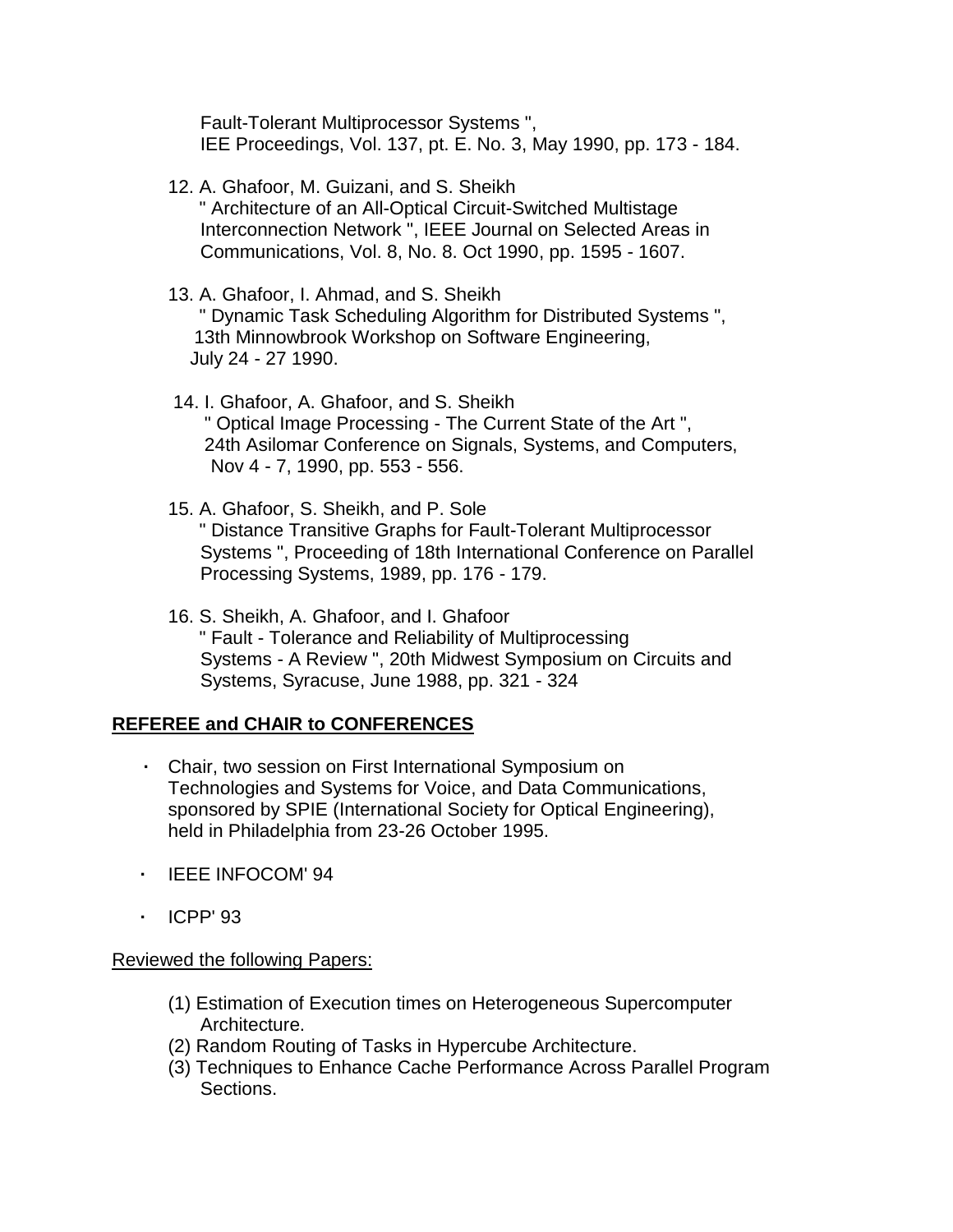# **OTHER PARTICIPATION**

Attended and participated in the following seminars, and workshops:

- 1. "ISPCon 2002", Hosted by 3Com, May 21-23, Baltimore Convention Center Baltimore, MD.
- 2. "Wavelet Theory: Principles and Applications", Hosted by IEEE at Rowan University on June 7 and 14, 2002. New Jersey.
- 3. A workshop on "How to Engineer Engineering Education", sponsored by NSF, held at Bucknell University from July14-19, 2002.
- 4. "Conference and Workshop", sponsored by IEEE, Nov 20, 2002. Baltimore, MD.
- 5. "XUP Professor Workshop" participated in 2001.
- 6. "Microsoft Developers Days" attended one day seminar (2001).
- 7. "Effecting College Teaching" attended workshop (2000).
- 8. "Mastering Telecommunications Fundamentals" participated in a seminar (2000).
- 9. "Team-Oriented, Project-Based Collaborative Learning" attended workshop (1999).
- 10. "PLD's (Programmable logic devices)", attended a seminar by XILINX (1997).
- 11. "In System Programmability and Complex PLD's (Programmable logic devices)", attended a seminar by XILINX (1996).
- 12. "The Sixth Symposium on The Frontiers of Massively Parallel Computation", (1996).
- 13. "Using Computer Networks", attended a Chautauqua Short Course Program, sponsored by NSF (1996).
- 14. "Image Processing and its Impact on Architecture", by Dr. Harold Stone, Seminar Series (1995).
- 15. "RISC Architecture in the Classroom for the 21st Century" (1995).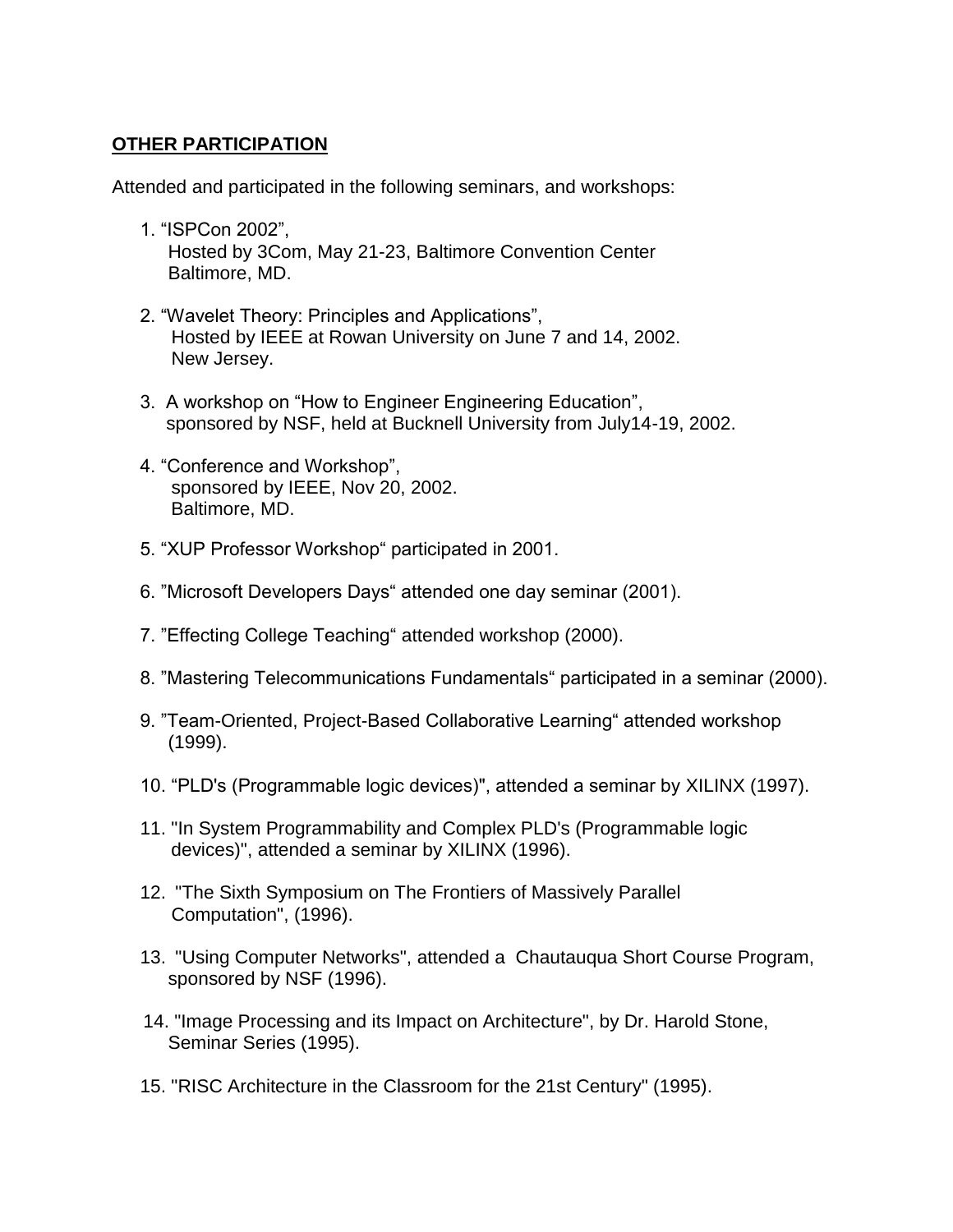- 16. "Embedded Systems Design Symposium", by Hewlett Packard (1994).
- 17. "Digital Design Symposium Seminar ", by Tektronix (1993).
- 18. "VC 42 Neural Network Applications for the 1990's", by IEEE.
- 19. "A High Performance Asynchronous Neural Computing Machine", Organized by Philadelphia Section of IEEE.

## **SUPERVISED MASTER'S THESIS**

- 1. "Algorithmic approach towards cryptography" (2003)
- 2. "Voice Over IP", (2001)
- 3. "Dynamic Buffering Strategy for a multistage switch", (1999)
- 4. "Multicast Routing Infrastructure in ATM networks", (1998)
- 5. "Classification and Clustering: Using Neural Nets", (1994)
- 6. "A Direct Octagonal Asymmetric Hierarchical Interconnection **Network for Massively Parallel System", (1993)**
- 7. "Design of a Microsequencer Application in Generic Computer Interfacing", (1992)

## **MEMBER of STUDENT'S COMMITTEE on MASTERS THESIS**

- 1. "Video Coding and Transmission Over Wireless Channel", (2002)
- 2. "Distance Learning Web Design" (2000)
- 3. "Simulation of the Window NT and Novel NetWare subnets in the School of Engineering", (1997)
- 4. "Employer Contact Management System for the Career Advising & Placement Services", (1997)
- 5. "Development of a Fuzzy Expert System Shell Using the JAVA Language", (1997)
- 6. "Semantic Query Optimization In Object-Oriented Database", (1996)
- 7. "Real time controller reconfiguration for faults in a dynamic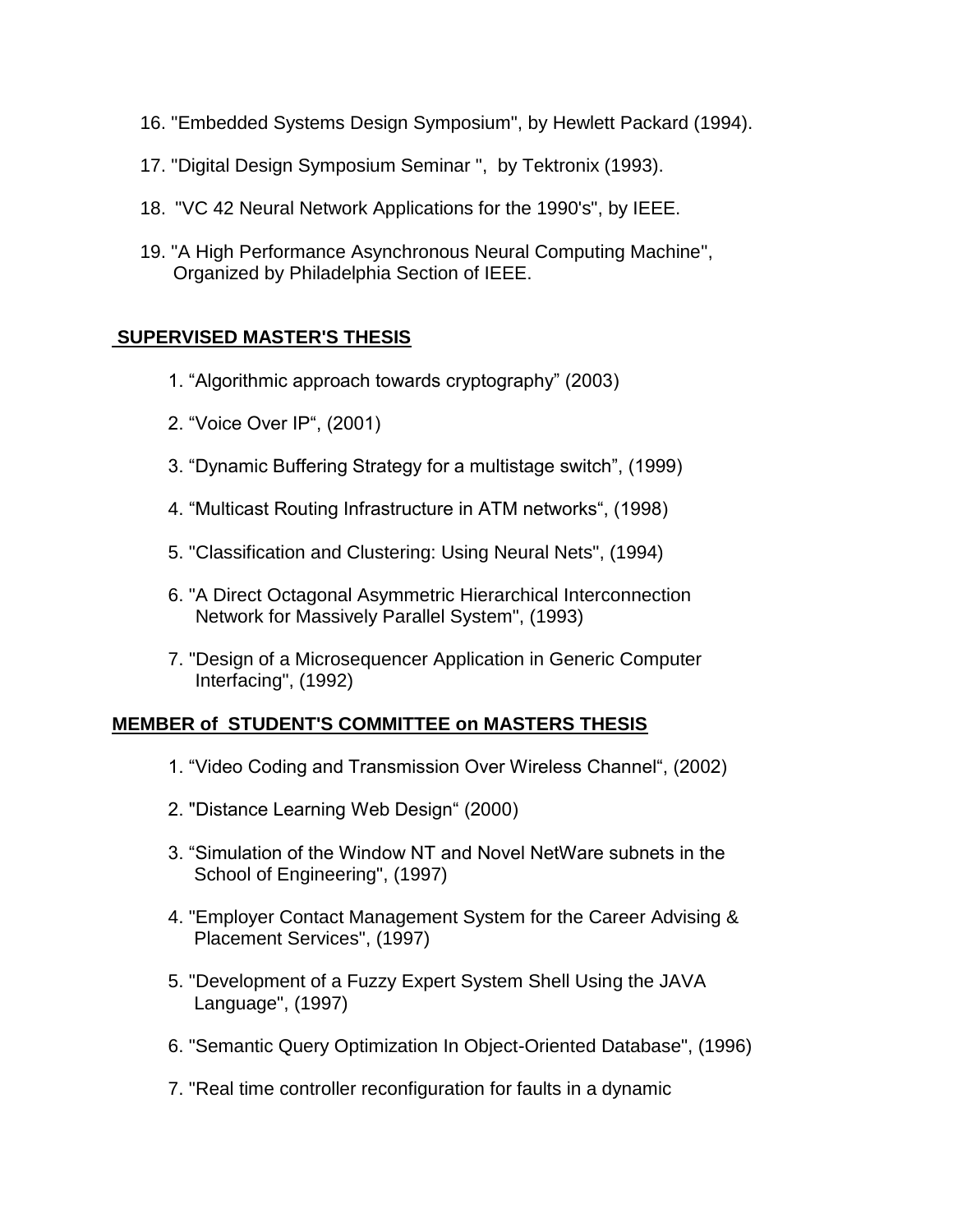systems using Neural Networks", (1996)

- 8. "An Online Graduate Student Registration System", (1996)
- 9. "Development of Class Library for Graphical Control Objects: An Application in Interactive Trainer System for Lyophilization Process" , (1996)
- 10. "Utilizing RPC to exploit parallelism and Fault-Tolerance in Computer Networks", (1995)
- 11. "Design and Implementation of a Simulator using Object Oriented Techniques", (1995)
- 12. "Graphical Control Objects for Simulation Applications", (1994)
- 13. "The Design and Development of an Expert System for Academic Advising ", (1994)
- 14. "The Implementation of a Real Time Communication Software", (1992)
- 15. "The Design and Development of Petri Net Simulation System", (1991).

### **EE SEMINAR SERIES**

Presented a paper: " *Reliability Analysis of a Fault-Tolerant Multi-Bus Multiprocessor System* ", November 25, 1991.

### **COURSES TAUGHT**

#### *Graduate :*

Computer Architecture, Computer Structure, Modern Control*.* 

#### *Undergraduate :*

Data Structures and Algorithms I & II, Computer Architecture I & II, Electronics, Logic circuit design, Senior Projects I, II.

### **HONORS and HONORARY SOCIETIES**

1. Listed in *Who's Who Among America's Teachers:*